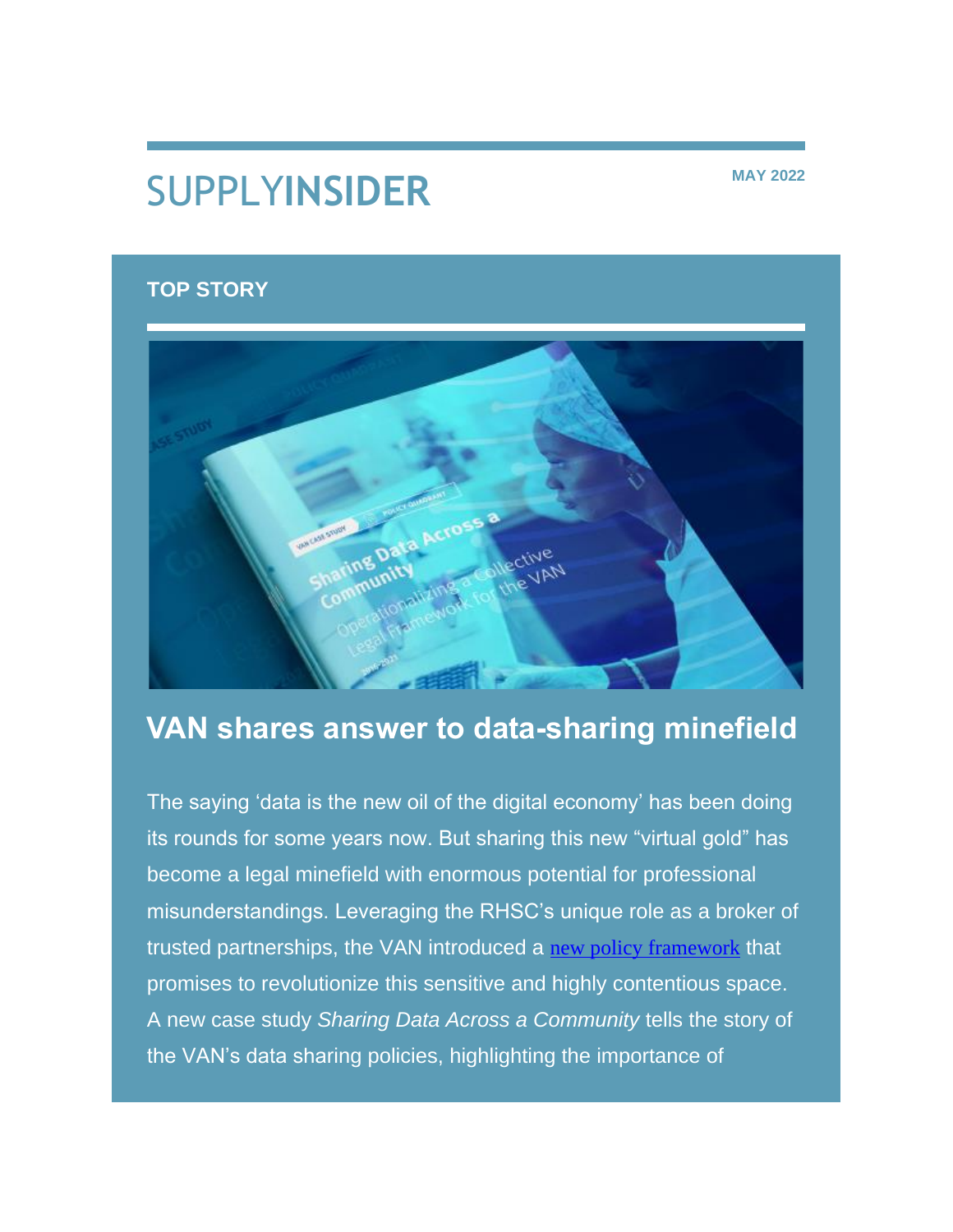balancing trust with the realities of partner self-interest.

**[Download the Case Study](https://nam12.safelinks.protection.outlook.com/?url=https%3A%2F%2Frhsupplies.us11.list-manage.com%2Ftrack%2Fclick%3Fu%3Dbeb477a8227358641f37db22f%26id%3D9b0b74345e%26e%3D84423332e8&data=05%7C01%7Clalexe%40rhsupplies.org%7Cfbfca26d18284c78fd0a08da506ab556%7C29ca3f4f6d6749a5a001e1db48252717%7C0%7C0%7C637910716632373683%7CUnknown%7CTWFpbGZsb3d8eyJWIjoiMC4wLjAwMDAiLCJQIjoiV2luMzIiLCJBTiI6Ik1haWwiLCJXVCI6Mn0%3D%7C3000%7C%7C%7C&sdata=dRzH7RrgHEsZN26pyPI1tADIU1q0ufUMMXMNim2QYJg%3D&reserved=0)**

**IN THE NEWS**

#### **Product intro & commodity security to feature at ICFP2022**

Given their leadership roles in the supplies arena, the RHSC and the Bill & Melinda Gates Foundation are leading ICFP2022's new track on New Product Introduction and Commodity Security. RHSC Deputy Director Brian McKenna and the Foundation's Senior Program Officer Kirsten Vogelsong screened and triaged for review more than 120 submissions. Meanwhile, the RHSC's own presence this year at ICFP2022 will be significant. It will include a pre-formed panel on the value proposition of the VAN; a presentation on supply chains in the humanitarian-development nexus; and multiple poster sessions on digital supply chain innovations. Watch this space for updates on the RHSC's presence at ICFP2022.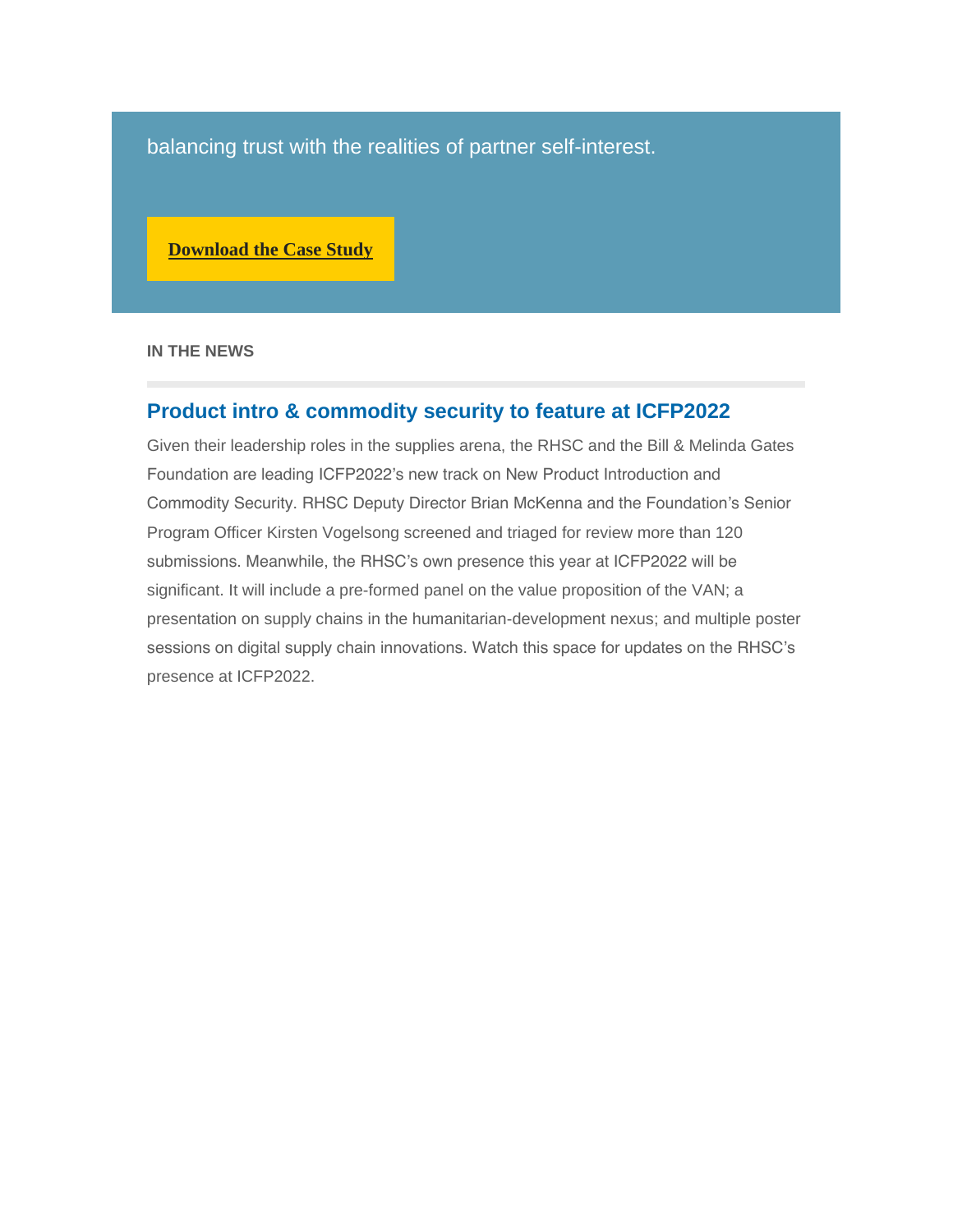

# **Upsurge in scholarship applicants prompts call for sponsorship**

Last month saw the highest number of applicants in a single round of the LAPTOP Scholarship program. Over 130 applicants vied for the **[13 scholarships](https://nam12.safelinks.protection.outlook.com/?url=https%3A%2F%2Frhsupplies.us11.list-manage.com%2Ftrack%2Fclick%3Fu%3Dbeb477a8227358641f37db22f%26id%3D179e119b16%26e%3D84423332e8&data=05%7C01%7Clalexe%40rhsupplies.org%7Cfbfca26d18284c78fd0a08da506ab556%7C29ca3f4f6d6749a5a001e1db48252717%7C0%7C0%7C637910716632373683%7CUnknown%7CTWFpbGZsb3d8eyJWIjoiMC4wLjAwMDAiLCJQIjoiV2luMzIiLCJBTiI6Ik1haWwiLCJXVCI6Mn0%3D%7C3000%7C%7C%7C&sdata=cgrZGbbNWduEv6SsgGn63nERPePBk40ccCTdYGYQbc0%3D&reserved=0)** awarded ― all to recipients from sub-Saharan Africa, including our youngest ever scholar, aged 22. This upsurge in interest is a reminder that the RHSC's ability to provide LAPTOP scholarships hinges on the generosity of the many donors and private sponsors who have made the program possible. We encourage members from across the Coalition to help us support LAPTOP and cultivate tomorrow's supply chain leaders. Please contact Shannon Mills at **[smills@rhsupplies.org](mailto:smills@rhsupplies.org)** for more information.

#### **Menstruation toolkit now available in Portuguese**

Starting this month, Portuguese speakers will have access to a newly translated version of the popular toolkit, *[Managing Menstruation: Know Your Options](https://nam12.safelinks.protection.outlook.com/?url=https%3A%2F%2Frhsupplies.us11.list-manage.com%2Ftrack%2Fclick%3Fu%3Dbeb477a8227358641f37db22f%26id%3D33c5f4f886%26e%3D84423332e8&data=05%7C01%7Clalexe%40rhsupplies.org%7Cfbfca26d18284c78fd0a08da506ab556%7C29ca3f4f6d6749a5a001e1db48252717%7C0%7C0%7C637910716632373683%7CUnknown%7CTWFpbGZsb3d8eyJWIjoiMC4wLjAwMDAiLCJQIjoiV2luMzIiLCJBTiI6Ik1haWwiLCJXVCI6Mn0%3D%7C3000%7C%7C%7C&sdata=UmexpTH3jlSMrEWpUl1wjottLV1rXSJuNXMDmHLX2Qs%3D&reserved=0)*. The toolkit, hosted by the Menstrual Health Supplies Workstream, offers readers a full range of safe self-care options for managing menstrual bleeding, addressing pain management, and understanding the interaction of contraception and menstruation. A **[blog](https://nam12.safelinks.protection.outlook.com/?url=https%3A%2F%2Frhsupplies.us11.list-manage.com%2Ftrack%2Fclick%3Fu%3Dbeb477a8227358641f37db22f%26id%3D3f387bfb62%26e%3D84423332e8&data=05%7C01%7Clalexe%40rhsupplies.org%7Cfbfca26d18284c78fd0a08da506ab556%7C29ca3f4f6d6749a5a001e1db48252717%7C0%7C0%7C637910716632373683%7CUnknown%7CTWFpbGZsb3d8eyJWIjoiMC4wLjAwMDAiLCJQIjoiV2luMzIiLCJBTiI6Ik1haWwiLCJXVCI6Mn0%3D%7C3000%7C%7C%7C&sdata=oHT38cuKD0D34BRbJoNlaQRUovhBsOaGjYMA7XV9Tmg%3D&reserved=0)** by author Lucy Wilson, cross-posted on the **[RHSC blogsite](https://nam12.safelinks.protection.outlook.com/?url=https%3A%2F%2Frhsupplies.us11.list-manage.com%2Ftrack%2Fclick%3Fu%3Dbeb477a8227358641f37db22f%26id%3D02b3fb3f37%26e%3D84423332e8&data=05%7C01%7Clalexe%40rhsupplies.org%7Cfbfca26d18284c78fd0a08da506ab556%7C29ca3f4f6d6749a5a001e1db48252717%7C0%7C0%7C637910716632373683%7CUnknown%7CTWFpbGZsb3d8eyJWIjoiMC4wLjAwMDAiLCJQIjoiV2luMzIiLCJBTiI6Ik1haWwiLCJXVCI6Mn0%3D%7C3000%7C%7C%7C&sdata=%2FQi0W6fcF28C8JOBL00z%2FWeQOcLWlRQvpkOQ%2Fi%2Bd6CM%3D&reserved=0)**, speaks about her motivation behind creating this unique tool.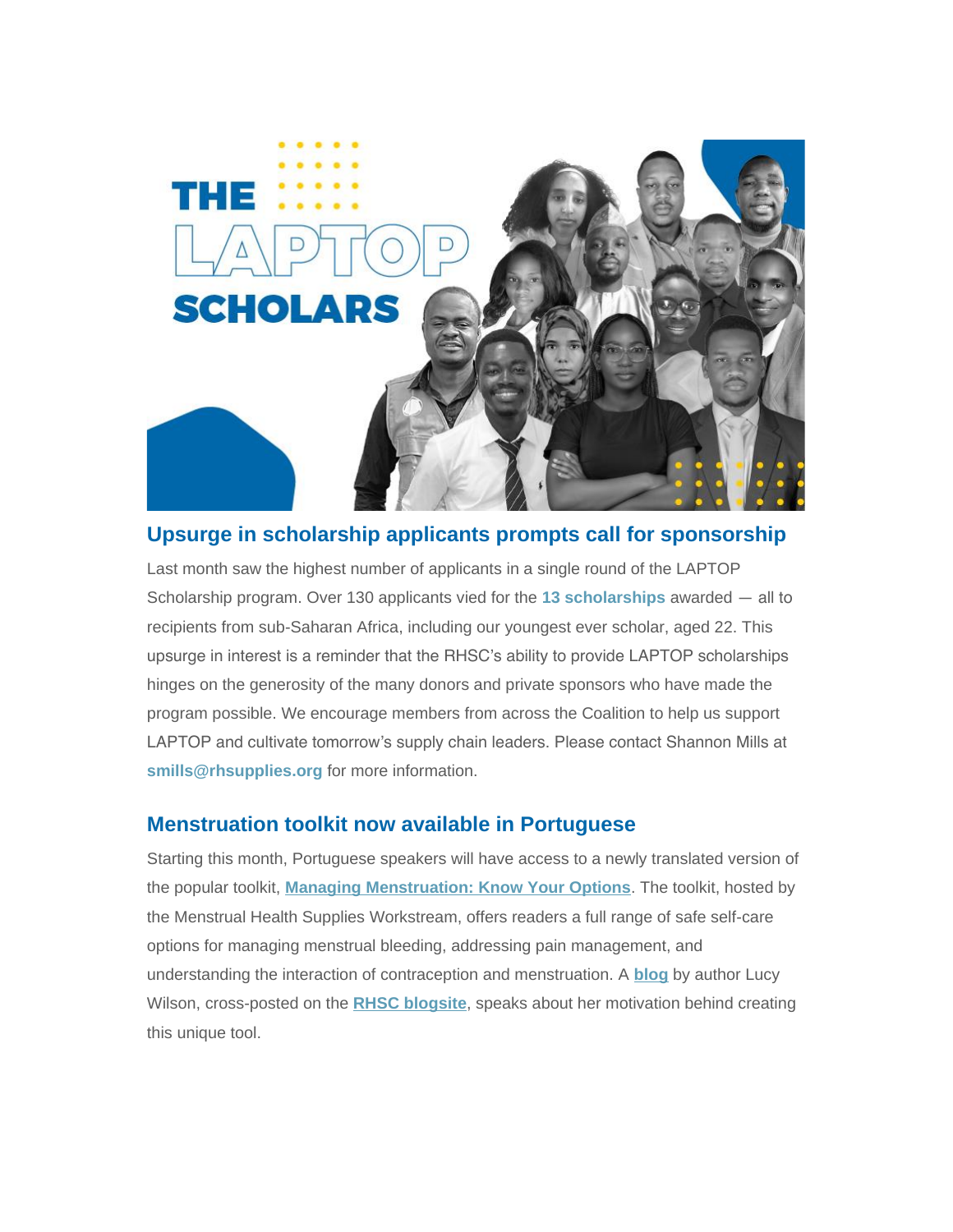#### **Central America re-focuses energies on adolescent RH**

Health professionals from across Central America met last month in Panama to revive a coordinated regional effort to address the RH needs of adolescents. Spearheaded by RHSC member **[SECOMISCA](https://nam12.safelinks.protection.outlook.com/?url=https%3A%2F%2Frhsupplies.us11.list-manage.com%2Ftrack%2Fclick%3Fu%3Dbeb477a8227358641f37db22f%26id%3Dc5a5964f92%26e%3D84423332e8&data=05%7C01%7Clalexe%40rhsupplies.org%7Cfbfca26d18284c78fd0a08da506ab556%7C29ca3f4f6d6749a5a001e1db48252717%7C0%7C0%7C637910716632373683%7CUnknown%7CTWFpbGZsb3d8eyJWIjoiMC4wLjAwMDAiLCJQIjoiV2luMzIiLCJBTiI6Ik1haWwiLCJXVCI6Mn0%3D%7C3000%7C%7C%7C&sdata=VZzhY8HcpK%2BN421w9XNyrcejpxVp11N1dty%2B5NQolHE%3D&reserved=0)**, an intergovernmental entity that prioritizes health concerns in Central America and the Dominican Republic, the meeting saw ministerial delegations from eight countries develop and endorse guidelines on rights-based approaches to adolescent contraception. These guidelines, once approved, will form the basis for a new multi-donor initiative, supported jointly by ForoLAC and SECOMISCA, to increase young people's access to long-acting reversible contraception, initially in three countries: Dominican Republic, El Salvador, and Honduras. For more information, contact Regional Advisor Milka Dinev at **[mdinev@rhsupplies.org](mailto:mdinev@rhsupplies.org)**.

#### **Ipas presents efforts to improve forecasting of abortion supplies**

This month, RHSC member Ipas hosted a webinar to present the results of its recent Innovation Fund award to strengthen capabilities for forecasting abortion-related supplies in the Democratic Republic of the Congo. The country recently liberalized its legal and policy framework on abortion but did so without any means in place to forecast stocks of abortion commodities. Ipas designed and applied a comprehensive forecasting tool to determine the national public sector commodity requirements. They also worked to ensure broad-based stakeholder recognition of the need for robust forecasting processes. The one-hour webinar also featured presentations from WHO and **[VSHD](https://nam12.safelinks.protection.outlook.com/?url=https%3A%2F%2Frhsupplies.us11.list-manage.com%2Ftrack%2Fclick%3Fu%3Dbeb477a8227358641f37db22f%26id%3D1ba5aa1d0b%26e%3D84423332e8&data=05%7C01%7Clalexe%40rhsupplies.org%7Cfbfca26d18284c78fd0a08da506ab556%7C29ca3f4f6d6749a5a001e1db48252717%7C0%7C0%7C637910716632373683%7CUnknown%7CTWFpbGZsb3d8eyJWIjoiMC4wLjAwMDAiLCJQIjoiV2luMzIiLCJBTiI6Ik1haWwiLCJXVCI6Mn0%3D%7C3000%7C%7C%7C&sdata=5YVnu3SbHVknyo4B1U6aKnCsFewBrDxbTebRwfu422M%3D&reserved=0)** on the landscaping assessments conducted recently for quality-assured medical abortion supplies in nine countries.

#### **Webinar offers peek into future of menstrual waste management**

A three-part webinar series on menstrual waste management concluded this month with a presentation on innovative solutions for menstrual waste disposal and recycling. Hosted by RHSC, UNHCR, and UNFPA, and organized by the Menstrual Health Supplies Workstream, the event saw partners introduce a fascinating range of commercial options for addressing the menstrual waste generated by 1.67 billion menstruators worldwide. Catch this installment **[here](https://nam12.safelinks.protection.outlook.com/?url=https%3A%2F%2Frhsupplies.us11.list-manage.com%2Ftrack%2Fclick%3Fu%3Dbeb477a8227358641f37db22f%26id%3D71e2974bcc%26e%3D84423332e8&data=05%7C01%7Clalexe%40rhsupplies.org%7Cfbfca26d18284c78fd0a08da506ab556%7C29ca3f4f6d6749a5a001e1db48252717%7C0%7C0%7C637910716632373683%7CUnknown%7CTWFpbGZsb3d8eyJWIjoiMC4wLjAwMDAiLCJQIjoiV2luMzIiLCJBTiI6Ik1haWwiLCJXVCI6Mn0%3D%7C3000%7C%7C%7C&sdata=y8IuY4SUuJiS9%2Bl0Z25v58KtUejqvNDfv2VS3BdIZHM%3D&reserved=0)**.